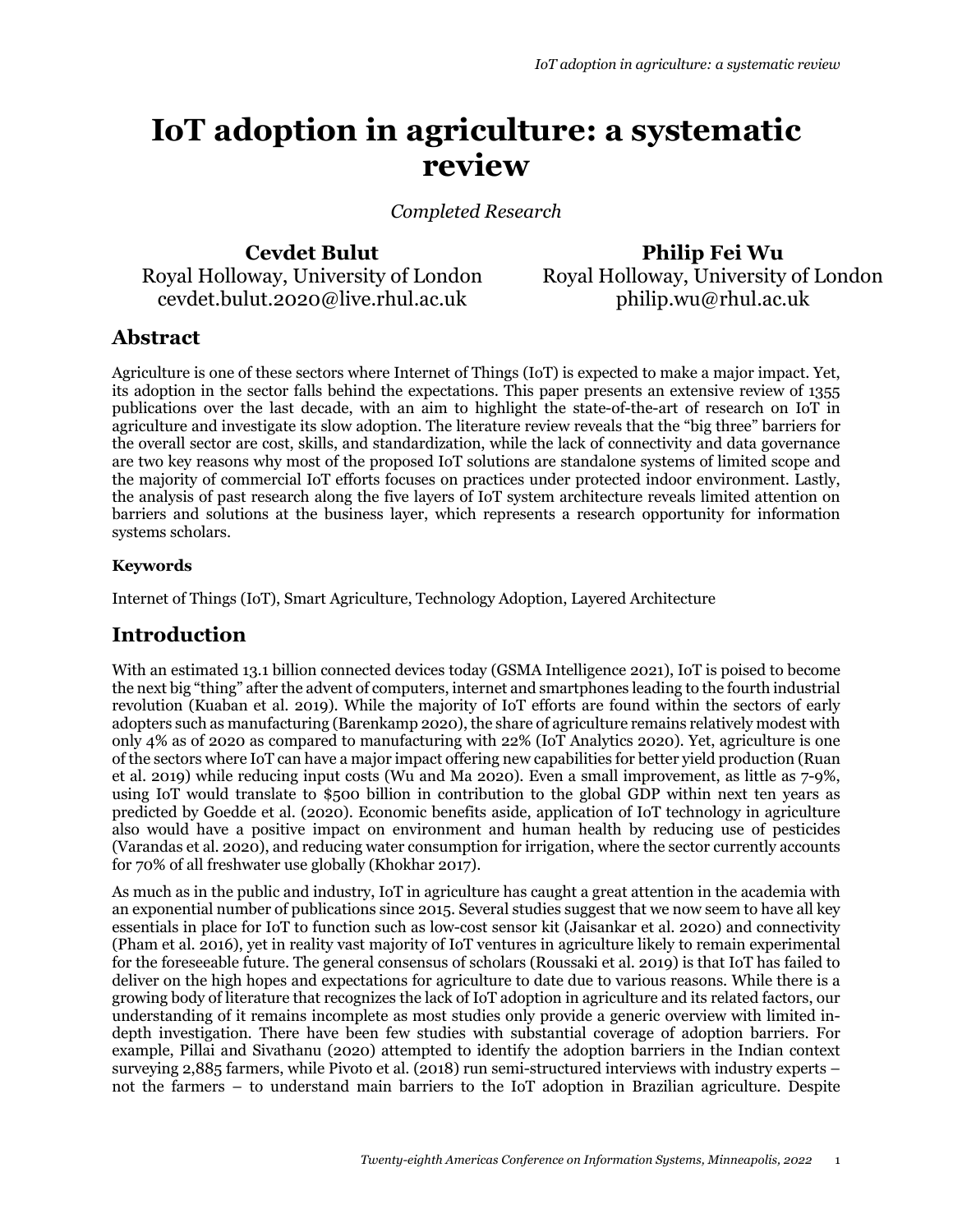providing significant insights, the findings of these studies are bounded by the circumstances within which or for which the research was conducted, and therefore have a limited generalizability.

In light of this research gap, we seek to undertake an extensive review and a synthesis of relevant publications from 2010 to date, with an aim to present the state-of-the-art of IoT in agriculture and investigate its slow adoption in the sector. To start with, we need to know about the challenges highlighted by the existing research for lack of IoT adoption in agriculture. This will help the audience to understand specific challenges associated with technology, region, and type (e.g., indoor versus outdoor) of agriculture. Hence, the first research question this paper aims to address is:

RQ1 – What are the main barriers to the adoption of IoT in agriculture identified by existing academic research?

Next, we examine how the existing research managed to address the barriers identified in the literature. This will help to uncover gaps and shortcomings in research so as to provide a direction for further research. Therefore, our second research question is:

RQ2 – How has the IoT research in agriculture addressed the adoption barriers?

In the remainder of the paper, the scope of the research and the methodology will be presented. Next, the main findings of the research will be presented and discussed. Finally, the paper concludes and provides recommendations for further research.

# **Research scope and methodology**

This study reviews academic work on IoT in agriculture published in the last decade between 2010 and early 2021, following an approach adapted from Brocke et al. (2009) for search and screening. Although the literature on IoT is found predominantly within the information systems (IS) field, the interdisciplinary nature of IoT research requires researchers to look beyond the field (Webster and Watson 2002). Therefore, the search was not limited by any discipline to avoid exclusion of any valuable work. Using simple search queries applying the Boolean operators AND and OR, academic publications were retrieved to cover all relevant terms such as "smart agriculture", "precision agriculture", "agricultural", "agri-iot", or terms that are used interchangeably such as "farming", "farmland" etc.

| Sample Query                                                           | ("internet of things" OR "iot") AND ("agri*" OR "farm*") |                                                 |                                                                                                                                    |                                                           |
|------------------------------------------------------------------------|----------------------------------------------------------|-------------------------------------------------|------------------------------------------------------------------------------------------------------------------------------------|-----------------------------------------------------------|
| Filtered by                                                            | Year:<br>$2010 - 2021$                                   |                                                 |                                                                                                                                    |                                                           |
|                                                                        | Language:                                                | English                                         |                                                                                                                                    |                                                           |
|                                                                        | Type:                                                    | Journal article, Conference paper, Book chapter |                                                                                                                                    |                                                           |
| <b>Databases</b>                                                       | <b>AISeL</b>                                             | 52                                              | <b>ScienceDirect</b>                                                                                                               | 287                                                       |
|                                                                        | Emerald Insight                                          | 332                                             | Taylor & Francis                                                                                                                   | 197                                                       |
|                                                                        | <b>IEEE</b>                                              | 1341                                            | Web of Science                                                                                                                     | 1625                                                      |
|                                                                        | ProQuest                                                 | 82                                              | <b>Wiley Online</b>                                                                                                                | 9                                                         |
|                                                                        | Sage Journals                                            | 4                                               |                                                                                                                                    |                                                           |
| Total                                                                  | 3929                                                     |                                                 |                                                                                                                                    |                                                           |
| Definition of<br>relevant<br>keywords to<br>search                     | Retrieval of list<br>of research items                   | Removal of<br>$(n=961)$<br>duplicate items      | Removal of (n=1494)<br>non-English or<br>unrelated or items<br>with no-focus on the<br>topic and redundant<br>items by same author | Removal of<br>Items $(n=119)$<br>with no public<br>access |
|                                                                        | $(n=3929)$                                               | $(n=2968)$                                      | $(n=1474)$                                                                                                                         | $(n=1355)$                                                |
|                                                                        |                                                          |                                                 |                                                                                                                                    |                                                           |
|                                                                        |                                                          |                                                 |                                                                                                                                    |                                                           |
| $(n=51)$ items to review for RQ1<br>$(n=1355)$ items to review for RQ2 |                                                          |                                                 |                                                                                                                                    |                                                           |

#### **Figure 1: Search scope and screening process**

As illustrated in Figure 1, the initial search running the query, e.g., ("internet of things" OR "iot") AND ("agri\*" OR "farm\*") on eight widely used online databases returned 3929 research items including peer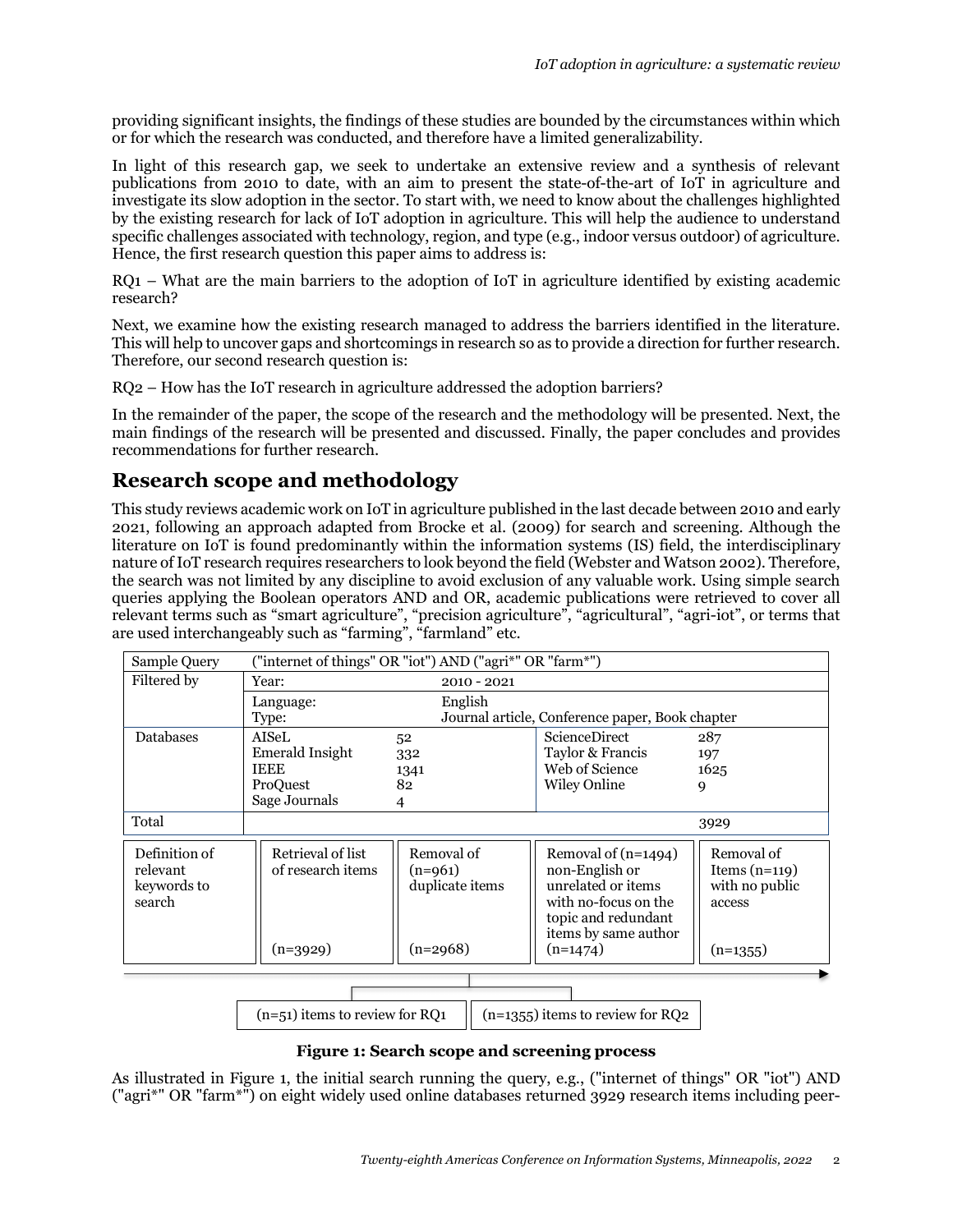reviewed published articles, conference papers and book chapters, which have been found to contain relevant keywords in their abstract section. As the next step, the duplicate items have been removed from the combined list of items from each of these databases, reducing the total number to 2968. Further to this, reading the abstract section of each item one by one, those publications which were not published in English or had no focus on the topic of IoT in agriculture, have been identified and removed. Also, the redundant items published by the same author(s) in a different format (journal/conference) have been removed. Subsequently, 1494 items were removed, leaving 1474 items shortlisted for full article reading. Another 119 items had to be removed, as we had no full-text access to these. As a result, a total of 1355 publications were fully reviewed for both research questions.

Regarding the analysis of barriers (RQ1), 51 items were carefully selected based on two criteria: extent of coverage and relevance. First, the study must provide a substantial level of information and emphasis on the barriers to IoT adoption. Second, the issues or challenges reported in the study are not simply about a particular technical issue but are factors generalizable to the adoption of IoT in a wider context. We then code and categorize barriers discussed in the selected articles using a framework adopted from Hadjimanolis (2003). Figure 2 depicts our overall framework for the literature analysis.



**Figure 2: Conceptual framework for literature analysis**

# **Descriptive analysis**

The analysis of the publication years of 1355 studies from 2010 to early 2021 indicates that agriculture has only become a domain of IoT research within the last decade. While publications on IoT started to appear in the early 2000s, first studies related to agriculture came out in 2010. It wasn't until 2015, however, when the number of published articles saw a surge from 6 to 46 items compared to the previous year. Each year since then there has been a steady increase over the previous year for 59% (73 items), 99% (145 items), 77% (257 items), 31% (336 items) and 26% (425 items) from 2016 to 2020, respectively. This upward trend, which is likely to continue, clearly highlights a growing interest of researchers in IoT for agriculture.

More than half of analyzed publications are in the form of conference papers and proceedings (53%, 713 items) that are mainly derived from IEEE database, followed by journal articles (39%, 534 items) and book chapters (8%, 108 items). A vast majority of them are notably technical in nature (91%, 1280 items), while the number of non-technical studies (9%, 134 items) barely exceeds 10% of all publications since 2015. These are the items that cover non-technical aspects such as business modelling, value proposition and user adoption. In terms of research methodology, the majority of analyzed studies adopted a quantitative approach. Experiment (42%, 575 items) came out as the most popular methodology employed mainly by studies with technical focus to test the applicability of proposed solution at home, in a lab or campus environment, while fewer authors had a chance to experiment in the field under real-world setting (only 13%, 176 items). Prototype (14%, 182 items) and simulation (8%, 108 items) are two other methodologies with significant use. Literature review (18%, 248 items) is the second most favored methodology overall while being the most preferred one for studies with non-technical focus followed by case study (3%, 36) items) and survey (0.7%, 10 items). The analysis reveals a significant scarcity of empirical research found within non-technical studies, where only 3% (38 items) of all publications provides empirical evidence.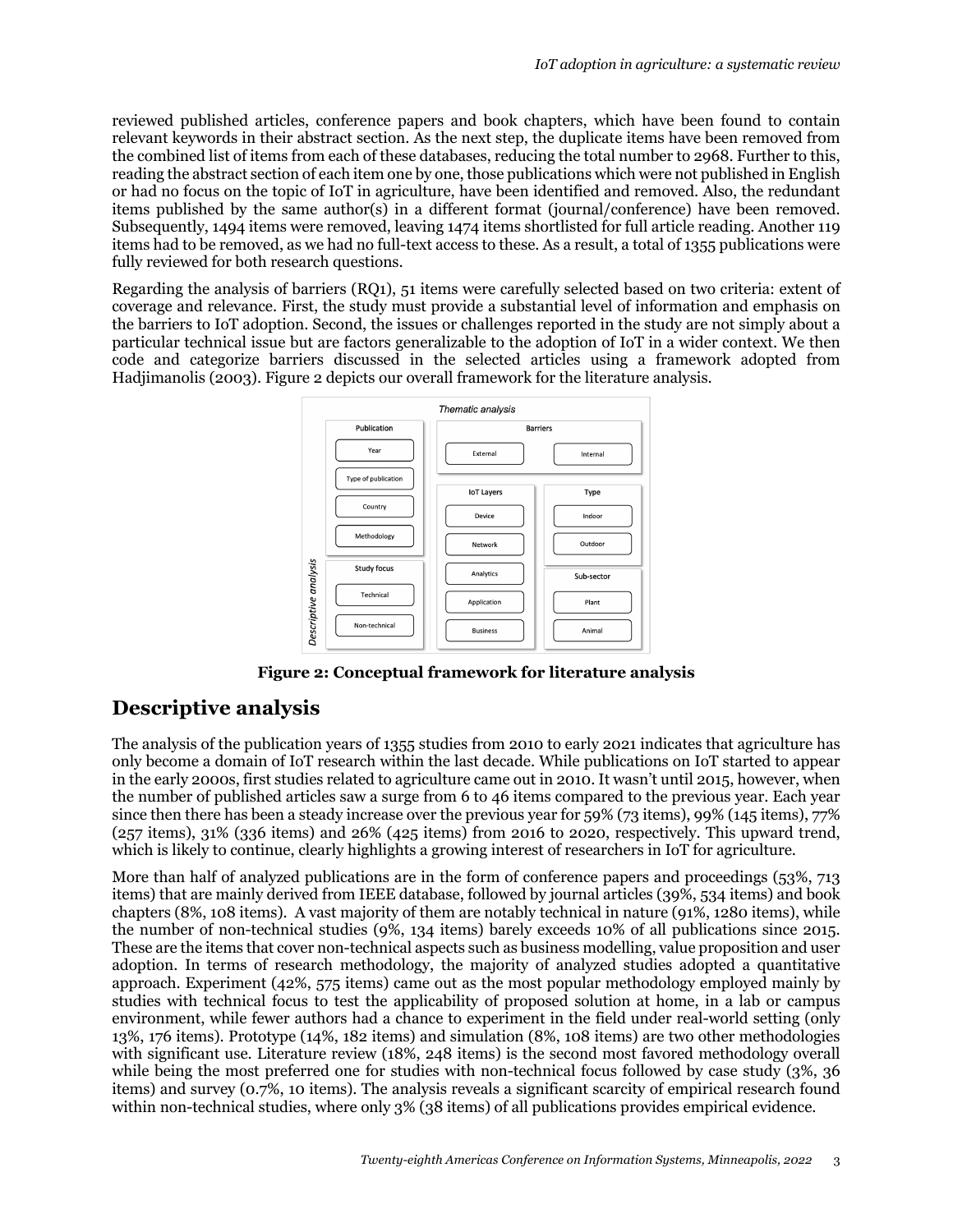The analysis of the geographical distribution of the publications indicates that about 60% (816 items) of all publications originate from India, China, and the EU, combined. India (27%, 361 items), where the agricultural sector plays a vital role in the country's economy, contributes the most followed by China (17%, 231 items). Indonesia (4%, 53 items), Pakistan (2%, 27 items), and Bangladesh (1%, 15 items) are other noteworthy contributors among the emerging economies with considerable dependence on agriculture. Taken together, the distribution of publications by geography and year reveals that most of early studies until 2015 originate from China, partly as a result of conscious political determination. The Chinese government has been actively promoting research and development of IoT to accelerate modernization of rural agriculture as a part of its Internet Plus initiative (Xiang and Wang 2020). The EU is the other public champion of the early IoT research represented by 23 member states in the analysis, with a significant contribution from Italy (3.3%, 46 items), Spain (2.7%, 37 items), Greece (1.7%, 24 items), Romania (1.6%, 21 items), and Portugal (1.5%, 20 items). Many of these studies were produced between 2014 and 2020 as a result of EU-funded projects backed by the EU's Horizon 2020 initiative (e.g., Roussaki et al. 2019).

# **Thematic analysis**

#### *Barriers to IoT adoption in agriculture (RQ1)*

Barriers to adoption of IoT in agriculture are numerous and diverse. For a better overview and understanding of the identified barriers, a taxonomy adopted from Hadjimanolis (2003) is used to categorize the results from the analysis of 51 selected publications. Figure 3 provides a summary of seven main barrier categories which broadly are classified as external and internal, and further divided into themes and ranked according to the frequency of appearance in the coding. Barriers are analyzed considering the context of the study in which they were investigated, that is, region, type (indoor versus outdoor) and sub-sector (plant versus animal) of agriculture, as well as for their impact on the IoT layers.



**Figure 3: Taxonomy of barriers to IoT adoption**

While the majority (59%, 30 items) of the 51 publications recognize both external and internal barriers, there is no single study reporting on internal barriers alone. The extent of external barriers clearly outweighs that of the internal barriers in terms of number of factors hampering the IoT adoption in agriculture.

Among the market related barriers, cost (73%, 37 items) has been cited as the leading factor with an impact across multiple IoT layers including the device layer, e.g., cost of sensor equipment (Jaisankar et al. 2020), the network layer, e.g., expensive connectivity (Kuaban et al. 2019), the analytics and the application layers, e.g., cost of cloud services (Villa-Henriksen et al. 2020). When it comes to the root of the cost as a barrier, however, our analysis indicates that there are different underlying rationales depending on the research context. For example, the research in the context of low-income economies tend to treat it as a matter of affordability underlining the low purchasing power of farmers as a prohibiting factor for the adoption of IoT, e.g., in Sub-Saharan Africa (Pham et al. 2016). In the context of high-income economies, on the other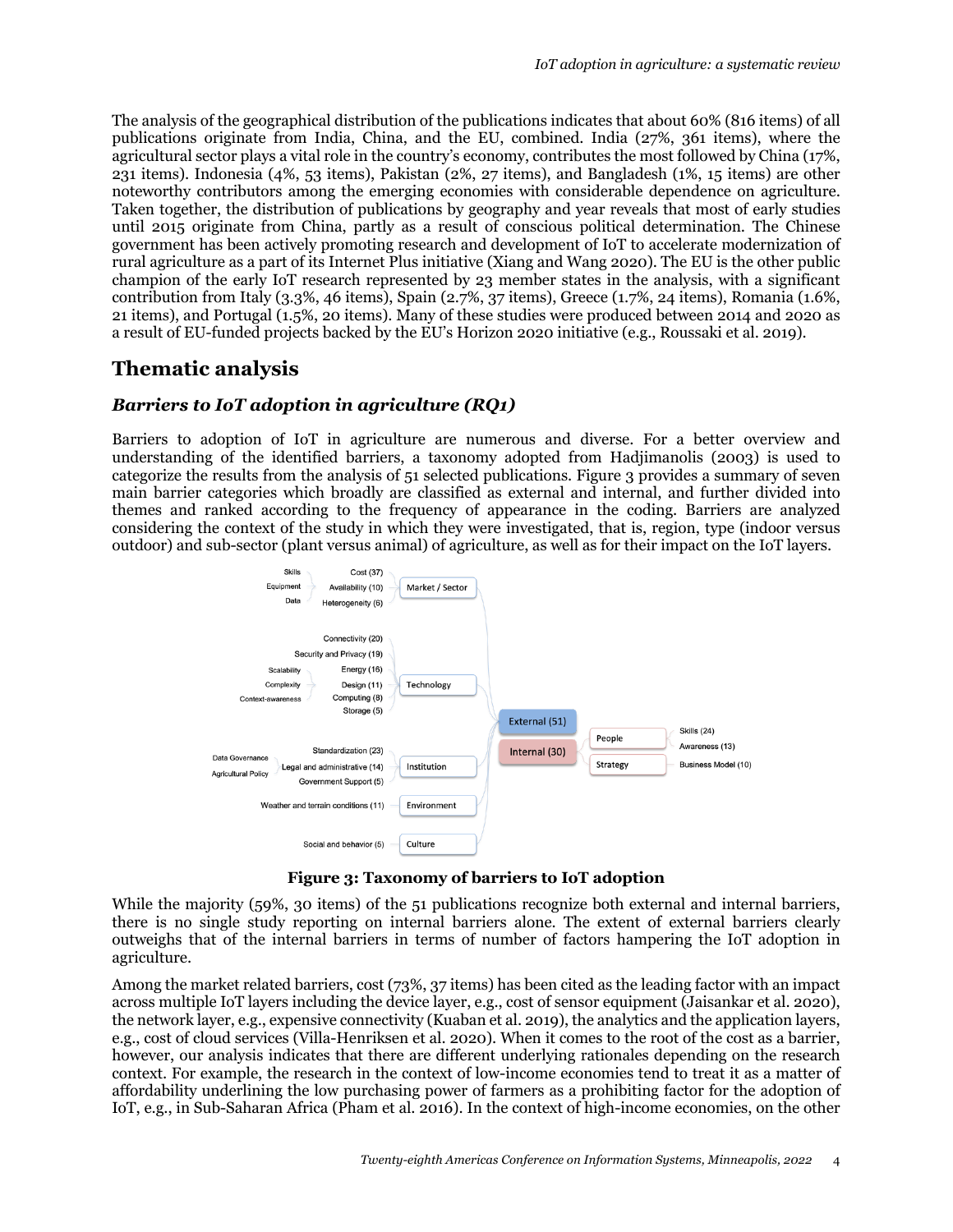hand, it shows that the cost is equally a concerning factor for the wealthy farmers, e.g. in United States (Chukkapalli et al. 2020), but the reason being lack of return of investment (ROI).

Limited availability (20%, 10 items) of hardware equipment, technical expertise and data is another market related barrier with an impact felt across all IoT layers, and types and sub-sectors of agriculture. IoT equipment such as sensors are not available to buy at all (Kour and Arora 2020) or not yet mature enough (Villa-Henriksen et al. 2020) to support a reliable service for agriculture. Additionally, there is a further lack of technical skills and expertise in developing countries to implement and support the IoT solution on the ground (Kuaban et al. 2019). Other studies report lack of availability of open data (e.g., Xiang and Wang 2020) in the sector. The heterogeneous nature of agriculture (12%, 6 items) is also a prominent market related barrier in the literature. Researchers found that the amount and diversity of processes and stakeholders in the sector (Verdouw et al. 2019) make it almost impractical to develop a single solution or business model (Brewster et al. 2017) that would work for different regions, types and sub-sectors of agriculture.

Technical barriers make up the second largest group of publications, led by connectivity (40%, 20 items). This is a rather surprising result of the analysis given the immense progress seen in mobile and wireless network technologies in recent years. Nearly all analyzed studies worldwide covering connectivity issues still highlight the lack of reliable connectivity as the primary factor for slow diffusion of IoT technology in the context of rural agriculture (Lezoche et al. 2020). Security and privacy (37%, 19 items) are two major technical barriers that are often found associated with each other. In addition to vulnerability of sensors and network equipment to physical attacks (Tzounis et al. 2017), past research had identified the threat to integrity and confidentiality of data (Yang et al. 2021) as data circulate across multiple IoT layers. Our analysis shows no difference in perception of security and privacy threats among the farmers in respect to the region and sub-sector of agriculture. Compared to indoor agriculture (e.g., green- or glasshouse), however, outdoor agriculture is more exposed to theft and vandalism since sensors and some of the network equipment are visible and within reach with no surveillance (Tzounis et al. 2017). Energy (31%, 16 items) has been named as a significant barrier in the context of outdoor agriculture (Ruan et al. 2019). Several battery-powered wireless sensors and network nodes must be deployed to cover large scale open fields, which increases cost of energy (Kuaban et al. 2019) and efforts for the maintenance (Shi et al. 2019).

Design (22%, 11 items) of an IoT solution, which encompasses a set of critical choices in terms of scalability, complexity, and context-awareness, may constitute a barrier that impact multiple layers. Scalability barrier may manifest at device layer (e.g., sensor nodes), the network layer (e.g., gateways and protocols), and the analytics and application layers (e.g., cloud storage and processing). Complexity barrier, on the other hand, relates to the usability and ease-of-use of an IoT solution which may lead to a barrier among the end users (Pillai and Sivathanu 2020). Context-awareness is the final design challenge captured in the analysis that pertains to the flexibility and adaptability of IoT solutions to the local context where it gets deployed using meta data of surroundings (Villa-Henriksen et al. 2020). Although to the lesser extent, lack of computing power (16%, 8 items) and lack of storage (10%, 5 items) still pose a challenge in the device, network, and analytics layers, where data storage and processing must be done locally using constrained resources rather than remotely using cloud services (Nigussie et al. 2020).

Institutional barriers are extensively covered in the literature, led by the discussion on standardization (45%, 23 items), which came out as the third most cited barrier overall in the analysis. While early studies (e.g., Qingjun and Xiaoxue 2014) identify the lack of standardization as the barrier to the IoT development, more recent studies (e.g., Brewster et al., 2017) ironically point out to the emergence of too many standards as a barrier underlining the need for institutional leadership to create global open standards (Shi et al. 2019). Most studies covering legal and administrative barriers (27%, 14 items) highlight the lack of data governance as a barrier to IoT adoption in the sector. Heterogeneous nature of agriculture requires market participants to collaborate (Barenkamp 2020), which is of vital importance to the survival of any large-scale IoT implementation in any context. For instance, empirical evidence shows farmers from India (e.g., Pillai and Sivathanu 2020) and China (e.g., Xiang and Wang 2020) are reluctant to adopt IoT due to concerns about the misuse of their IoT data by service providers to gain a competitive advantage. The lack of government support (10%, 5 items) is perceived by some scholars as a barrier, in particular to the initial stage of development of IoT (Wu and Ma 2020) in developing countries (Shi et al. 2019). In these contexts, government support is essential for building the required infrastructure as well as for promoting IoT in agriculture by increasing awareness among farmers through workshops and trainings (Takagi et al. 2020).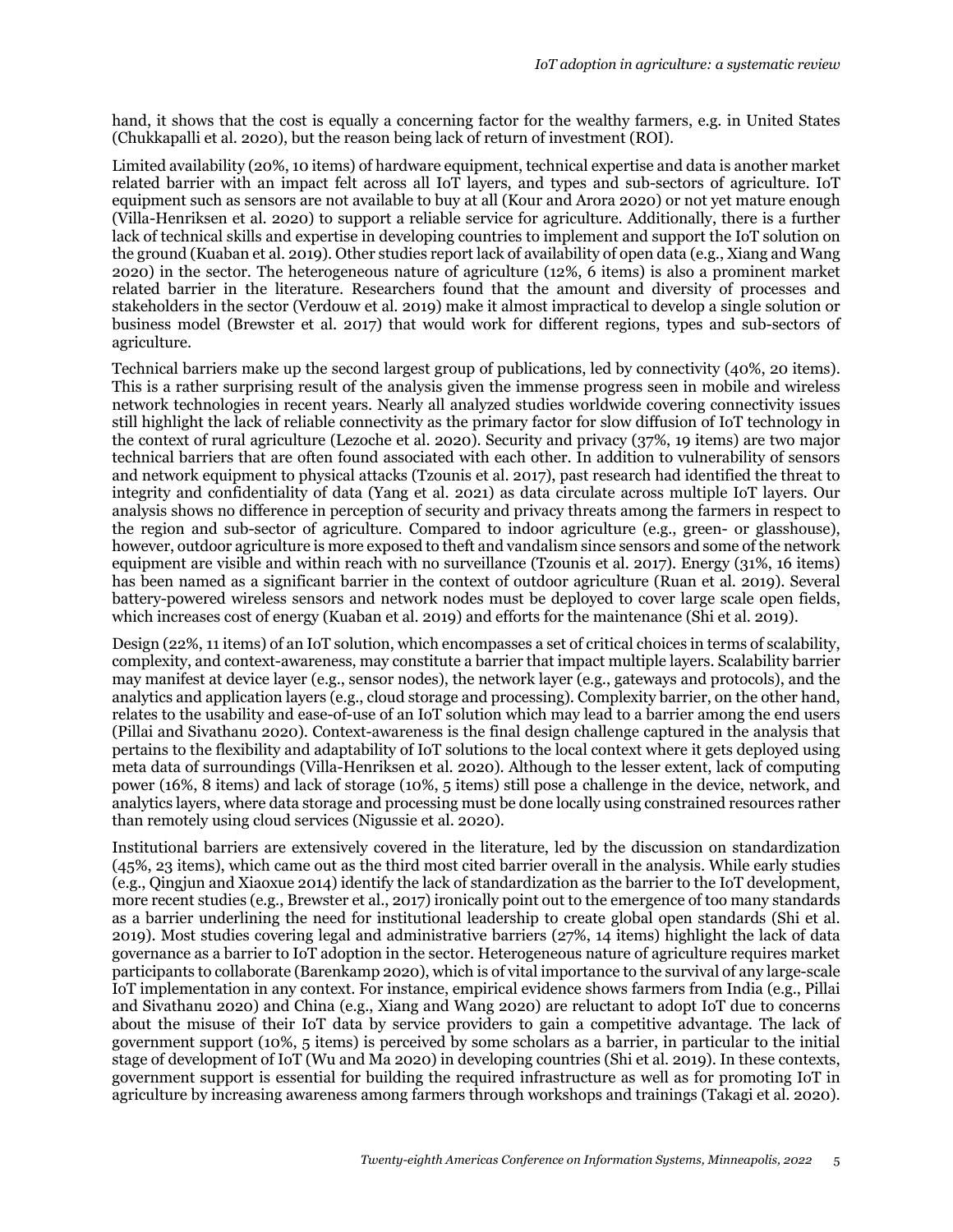Despite being covered by a relatively small number of publications, environment (22%, 11 items) and culture (10%, 5 items) can also pose challenges to IoT adoption in agriculture. Difficult environment and terrain conditions can be detrimental as the IoT equipment are exposed to the extreme weather conditions that can lead to sensor and communication failures (Villa-Henriksen et al. 2020). Culture barriers are highly context-based societal and behavioral factors (Lezoche et al. 2020) that result in, for example, the resistance to change due to work habits (Brewster et al. 2017).

With regard to people related barriers, two challenges surfaced in the analysis – the lack of skills (47%, 24) items) and the lack of awareness (25%, 13 items). The former makes the second most cited barrier overall. Empirical evidence shows that the current IoT solutions tend to exceed the level of understanding and technical skills of farmers (Pillai and Sivathanu 2020), who are expected to interact with IoT solutions in the application layer. This is a barrier to the adoption of IoT particularly in the traditional rural agriculture across regions and sub-sectors. The lack of awareness is the other people-related barrier often being reported in conjunction with the skills barrier. However, we argue that this is a challenge closer to the business layer as the farmers – despite their skill level – may not be aware of availability and potential benefits of IoT technology in the first place (Wu and Ma 2020). Relatedly, a small number of studies (20%, 10 items) recognize the lack of IoT-based business model as a barrier to the adoption of IoT in the sector. Many current IoT initiatives in agriculture are funded and pushed forward by the public sector entities worldwide as shown in the descriptive analysis of this study. While acknowledging the role of the government in supporting and promoting the IoT development in agriculture (Shi et al. 2019), some scholars (e.g., Wu and Ma 2020) consider this public-funding model of development not sustainable.

#### *IoT research in agriculture: State of the art (RQ2)*

Having identified the barriers to the adoption of IoT in agriculture, this section of the paper attempts to answer the question: how has the IoT research in agriculture addressed the adoption barriers? For clarity, we organize the literature analysis according to the five IoT layers shown in Figure 2.

The device layer (70%, 955 items) consists of "things" that capture data from surroundings by means of sensors or devices equipped with sensors, which may also be able to act in a capacity to perform as actuators (Navarro et al. 2020). Several studies report novel approaches in the device layer mainly due to recent technological advances in nanotechnology and robotics that may help to address some of the barriers identified. For example, Pasquale et al. (2019) created low-cost paper-based sensors of sustainable and ecofriendly material. In response to energy consumption, many studies discuss the feasibility of moving from conventional energy sources to self-charging sensor nodes using popular renewable energy sources such as solar energy (e.g., Varandas et al. 2020). The analysis of studies covering the device layer point out to an stronger role of unmanned aerial vehicles (UAVs) and robotics in the outdoor agriculture for crop production activities such as detection of water stress (e.g., Yang et al., 2020). The key advantage of UAVs and robotic devices over static sensor networks is the mobility, which would lead to significant cost savings by removing the need for deployment of multiple sensors to cover a large area to monitor.

The network layer (78%, 1060 items), which refers to infrastructure to facilitate two-way communication between device and analytics layer (Navarro et al. 2020), has become the focal subject of many research studies. The field has moved from early IoT solutions (e.g., Zhao et al. 2010) consisting of three-layered architecture using wired and short-range wireless communication technologies to solutions based on new wireless communication technologies and novel network architecture designs and topologies. These improvements may be able to address some of the aforementioned barriers in the network layer. For example, Jiang et al. (2021) proposed and tested a solution using a hybrid network including LoRa, a lowpower wide-area wireless technology to address the barriers related to reliable rural connectivity, harsh environment, cost, and energy consumption. Among the cellular wireless technologies, 3G and 4G are reported to consume high energy and have poor coverage in rural regions (Valecce et al. 2020). Experimented by Guo (2021) for crop health monitoring, 5G delivers promising results for rural outdoor agriculture as it provides wide coverage with high spectrum efficiency and low energy consumption. Several recent studies investigate novel network architectures such as edge or fog computing that may mitigate impact of barriers related to connectivity, environment, energy, and scalability by reducing the network load through local storage and data processing at the edge level (Guillen et al. 2021). There are also opportunities for better connectivity and energy savings through optimization of network topology such as circular topology (e.g., Sales et al., 2020). Another example to highlight in the network layer is the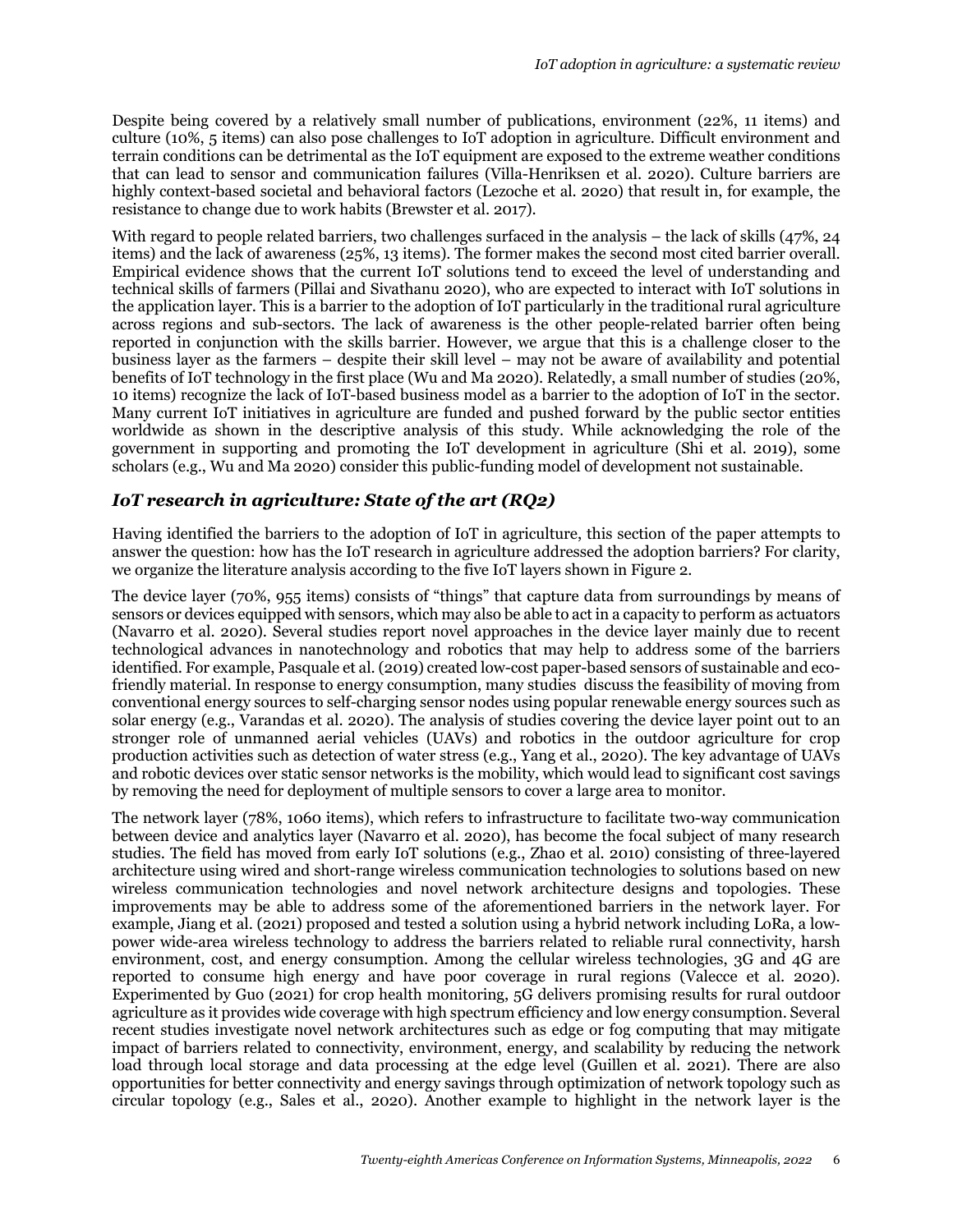emergence of underground networks where wireless devices are directly put inside the soil (e.g. Salam et al., 2019). Besides protecting the network devices from hostile weather conditions, this approach could also help to reduce the risks of theft and vandalism.

The analytics layer (76%, 1033 items) represents the heart of an IoT system since the added value of an IoT product is often built here by storing, processing and analyzing the collected IoT data (Tzounis et al. 2017) for automation, decision making and other operational support (Navarro et al. 2020). Cloud computing enabled IoT solutions to provide access to abundant and ubiquitous resources such as storage and processing power, allowing advanced modelling with high volume of data. Coupled with analytics and machine learning, cloud-based IoT solutions are capable of covering full cycle of crop production from assessing land suitability for cultivation (e.g., Vincent et al., 2019) to predicting frost events (e.g., Guillen et al. 2021). Nevertheless, the availability of cloud services depends on reliable connectivity and affordability. Although there are workarounds (e.g., Nigussie et al., 2020) to move storage and processing of data to the edge or device level, these solutions largely remain far from supporting a reliable service (Guillen et al. 2021). As a result, many of the aforementioned barriers in the analytics layer remain unresolved, in particular for rural agriculture or in developing countries with poor infrastructure.

The application layer (66%, 891 items) is the user interaction layer of an IoT system consisting of front- and back-end applications. The emergence of new approaches to the modular system design such as use of microservices and containers (Trilles et al. 2020) have transformed many IoT solutions from stand-alone systems into connected platforms over the years by easing the barriers related to cost and scalability. Nevertheless, since the cloud-enabled front- and backend applications depend on reliable internet connection, IoT solutions in regions with limited internet access are likely to remain limited by the scope and function. One trend worth highlighting in the application layer is the emergence of Augmented and Mixed Reality (AR and MR) technologies, which takes the user interactivity to the next level by introducing the idea of digital twin (Dietz and Pernul 2020) to agriculture for mirroring physical objects (X. Zhang et al. 2020). AR and MR may also help to address barriers related to user skills by providing a visual or immersive experience for awareness building and interactive training (Yang et al. 2021).

The business layer (7%, 90 items) is the layer of management of an IoT system that involves modelling and integrating existing business processes around a business model with value proposition attractive to the stakeholders. Despite the relatively small number of studies found in our search, there are examples of extensive research on this front. For example, Verdouw et al. (2019) provide an architecture framework for modelling IoT-based systems that is applied and validated by 19 business cases for different sub-sectors of agriculture. Our analysis also reveals a highly visible public sector presence in efforts of understanding the low adoption of IoT in agriculture and developing policies and strategies for stimulating IoT development in the sector. A notable example in this regard is the WAGRI, a data platform initiative by the Japanese government to boost IoT development in agriculture where the participating public and private sector entities are both the suppliers and consumers of the agricultural data (Toriyama 2020). The literature also documents the emergence of new XaaS-based IoT business models for agriculture enabled by cloud computing (Rao et al. 2012) such as software as a service (SaaS) model for continuous delivery and maintenance of software at the network layer (e.g., Lopez-Viana et al., 2020), platform as a service (PaaS) model for cloud-based infrastructure provisioning at the analytics and application layers (e.g., Barmpounakis et al., 2015) and sensors as a service (Se-aaS) model for sensor provisioning at the device layer (e.g., Zhang et al., 2020). Research on the value proposition typically falls under three pillars: cooperation, co-creation, and co-ownership. In terms of co-operation, FIspace is a good example of cooperation initiatives by the EU aiming to provide a platform for a seamless end-to-end integration and collaboration between public and private stakeholders in the agriculture sector (Barmpounakis et al. 2015). Regarding co-creation, Demeter, another initiative by the EU is to highlight, which introduces a multi-actor approach to the system design for supporting an inclusive value chain mechanism between farmers and suppliers (Roussaki et al. 2019). In respect to co-ownership, Chukkapalli et al. (2020) propose value propositions based on integrating IoT into existing traditional co-op ecosystem for a collective ownership of cost and benefits of an IoT system.

# **Conclusion and future research**

Through a systematic review of 1355 publications on IoT in agriculture, this paper presents the state-of-theart research on the adoption of IoT in the agriculture sector. The descriptive analysis of the literature shows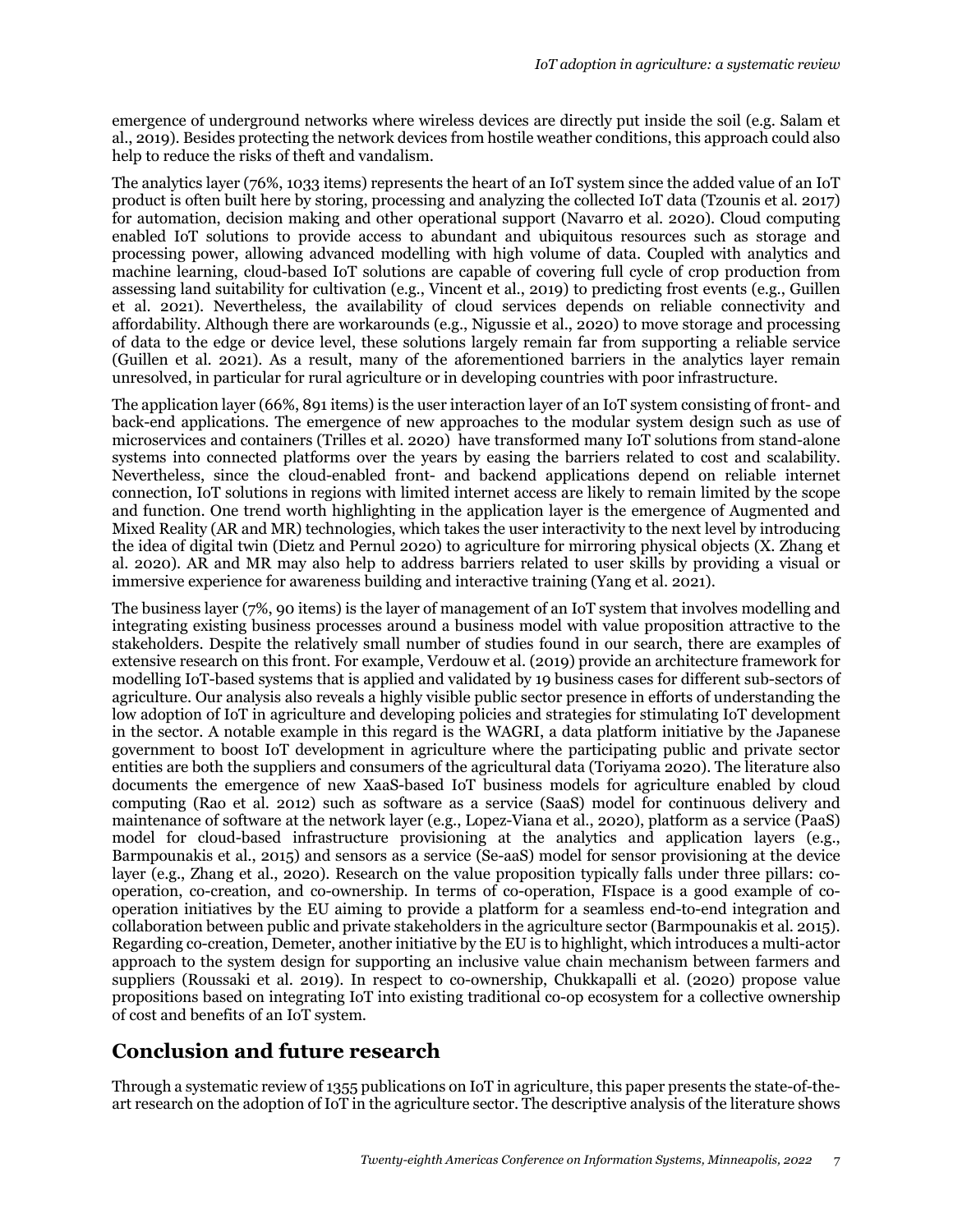that the research of IoT in agriculture is a recent phenomenon within the last decade, although the interest and number of studies are rapidly growing. While India leads in number of published studies, the findings highlight China's pioneering role in the IoT research for agriculture and the EU's institutional leadership in setting and driving the research agenda.

Our thematic analysis of IoT adoption studies reveals that the main barriers are cost, lack of skills, and lack of standardization. While the weight of external barriers is apparent, there is no single barrier alone responsible for the slow adoption. Among all identified barriers, cost, lack of standardization, heterogeneity of the sector, security and privacy, and design are found to impact across regions and sub-subsectors of agriculture, while harsh environmental conditions, limited connectivity, energy, computing power and storage mainly impact the rural outdoor agriculture. On the other hand, the lack of data governance is the key barrier to any large-scale implementation and advanced IoT ecosystems such as the futuristic "farm-tofork" use case (Chong et al. 2019). The majority of proposed IoT solutions to date are standalone systems with limited scope and function with irrigation is being the leading application area.

Our analysis by IoT layer indicates that the network and analytics layers get most attention and research contribution. This is mainly due to emerging technologies such as cloud computing and low-power widearea wireless technologies, which help to address some of the identified barriers in connectivity, energy, storage, among others. Somewhat surprisingly, our analysis shows that lack of connectivity is still a leading technical barrier to IoT implementation and adoption, not only in developing countries with limited infrastructure but worldwide. Consequently, the connectivity barrier becomes the primary reason why the rural outdoor agriculture today is lagging behind in terms of adopting and benefiting from IoT.

This literature survey reveals several significant knowledge gaps that could be addressed by future research. First, the IoT research in agriculture is heavily technical, focusing on the technological feasibility of IoT and fundamental technical challenges in the sector while paying considerably less attention to the human, social, and cultural factors. Second, despite the high number of technical studies, there are few studies reporting large-scale field observations. Many of the reviewed studies use methods such as experiment, prototype and simulation providing limited real-world evidence. Finally, many current IoT initiatives in agriculture are funded by the public sector entities, which is unlikely to be sustainable in the long run. These gaps in the existing research underline the importance of business models, as innovative business models can bring a wide array of stakeholders together to solve the major barriers in IoT adoption. It is our hope that this literature review lays the groundwork for information systems researchers who are well positioned to investigate technology innovations such as IoT from a business angle - to make novel contributions to the field.

### **REFERENCES**

- Barenkamp, M. 2020. "A New IoT Gateway for Artificial Intelligence in Agriculture," in *2020 International Conference on Electrical, Communication, and Computer Engineering (ICECCE)*, June 12, pp. 1–5.
- Barmpounakis, S., Kaloxylos, A., Groumas, A., Katsikas, L., Sarris, V., Dimtsa, K., Fournier, F., Antoniou, E., Alonistioti, N., and Wolfert, S. 2015. "Management and Control Applications in Agriculture Domain via a Future Internet Business-to-Business Platform," *Information Processing in Agriculture* (2:1), pp. 51–63.
- Brewster, C., Roussaki, I., Kalatzis, N., Doolin, K., and Ellis, K. 2017. "IoT in Agriculture: Designing a Europe-Wide Large-Scale Pilot," *IEEE Communications Magazine* (55:9), pp. 26–33.
- Brocke, J. vom, Simons, A., Niehaves, Bjoern, Niehaves, Bjorn, Reimer, K., Plattfaut, R., and Cleven, A. 2009. *Reconstructing the Giant: On the Importance of Rigour in Documenting the Literature Search Process*.
- Chong, A. Y. L., Lim, E. T. K., Hua, X., Zheng, S., and Tan, C.-W. 2019. "Business on Chain: A Comparative Case Study of Five Blockchain-Inspired Business Models," *Journal of the Association for Information Systems* (20:9).
- Chukkapalli, S. S. L., Mittal, S., Gupta, M., Abdelsalam, M., Joshi, A., Sandhu, R., and Joshi, K. 2020. "Ontologies and Artificial Intelligence Systems for the Cooperative Smart Farming Ecosystem," *Ieee Access* (8), pp. 164045–164064.
- Dietz, M., and Pernul, G. 2020. "Digital Twin: Empowering Enterprises Towards a System-of-Systems Approach," *Business & Information Systems Engineering* (Vol. 62), pp. 179–184.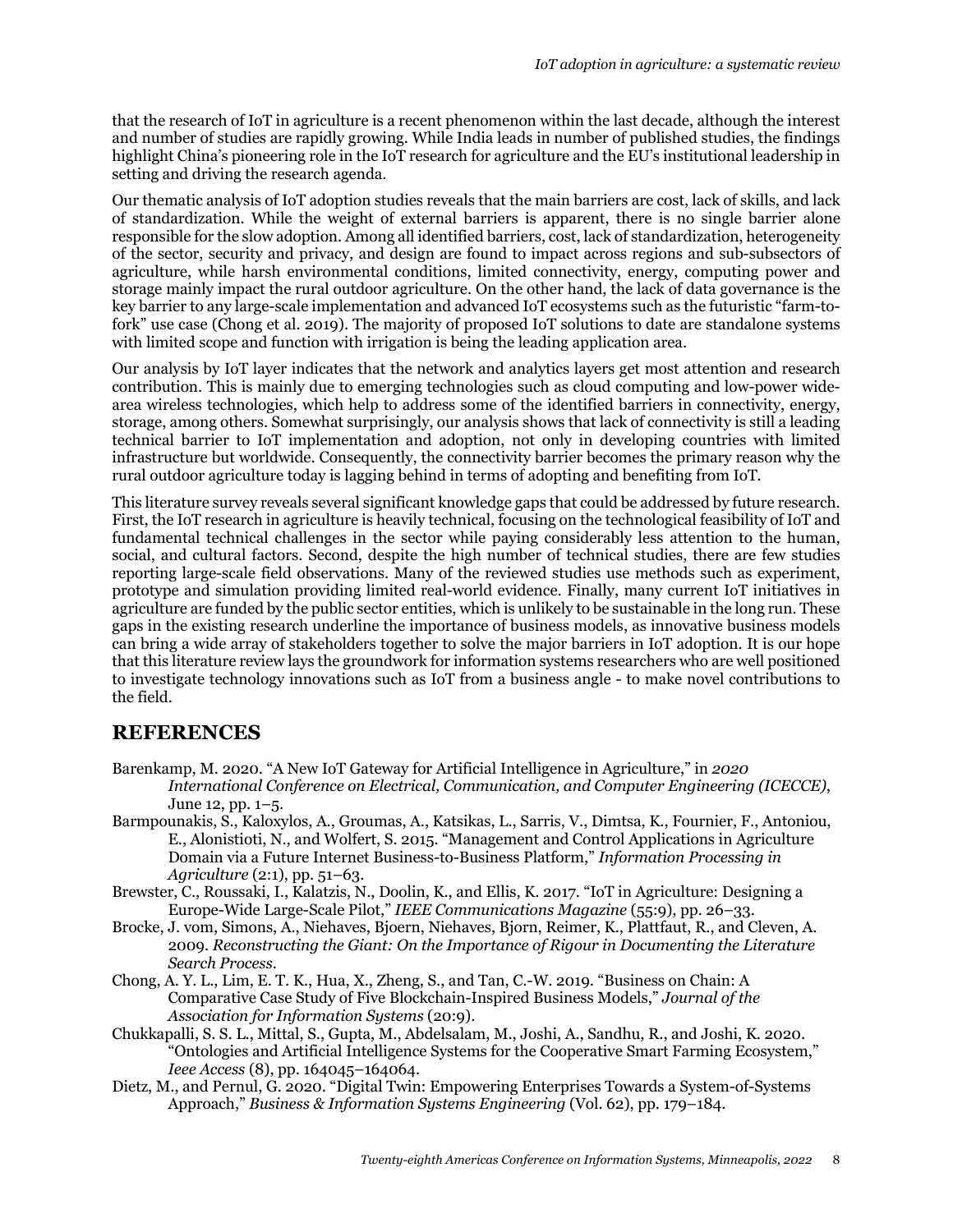- Goedde, L., Katz, J., Menard, A., and Revellat, J. 2020. "Agriculture's Connected Future: How Technology Can Yield New Growth," *New York, NY: McKinsey & Company*.
- GSMA Intelligence. 2021. "The Mobile Economy 2021," *London: GSM Association*.
- Guillen, M. A., Llanes, A., Imbernon, B., Martinez-Espana, R., Bueno-Crespo, A., Cano, J.-C., and Cecilia, J. M. 2021. "Performance Evaluation of Edge-Computing Platforms for the Prediction of Low Temperatures in Agriculture Using Deep Learning," *Journal of Supercomputing* (77:1), pp. 818– 840.
- Guo, X. 2021. "Application of Agricultural IoT Technology Based on 5G Network and FPGA," *Microprocessors and Microsystems* (80), p. 103597.
- Hadjimanolis, A. 2003. "The Barriers Approach to Innovation," in *The International Handbook on Innovation*, L. V. Shavinina (ed.), Oxford: Pergamon, pp. 559–573.
- IoT Analytics. 2020. "Top 10 IoT Applications in 2020," *IoT Analytics*.
- Jaisankar, S., Nalini, P., and Rubigha, K. K. 2020. "A Study on IoT Based Low-Cost Smart Kit for Coconut Farm Management," in *2020 Fourth International Conference on I-SMAC (IoT in Social, Mobile, Analytics and Cloud) (I-SMAC)*, October 7, pp. 161–165.
- Jiang, X., Zhang, H., Yi, E. A. B., Raghunathan, N., Mousoulis, C., S. Chaterji, D. Peroulis, A. Shakouri, and S. Bagchi. 2021. "Hybrid Low-Power Wide-Area Mesh Network for IoT Applications," *IEEE Internet of Things Journal* (8:2), pp. 901–915.
- Khokhar, T. 2017. "Chart: Globally, 70% of Freshwater Is Used for Agriculture," *World Bank Data Blog*.
- Kour, V. P., and Arora, S. 2020. "Recent Developments of the Internet of Things in Agriculture: A Survey," *Ieee Access* (8), pp. 129924–129957.
- Kuaban, G. S., Czekalski, P., Molua, E. L., and Grochla, K. 2019. "An Architectural Framework Proposal for IoT Driven Agriculture," in *Computer Networks, Cn 2019* (Vol. 1039), P. Gaj, M. Sawicki, and A. Kwiecien (eds.), pp. 18–33.
- Lezoche, M., Hernandez, J. E., Díaz, M. del M. E. A., Panetto, H., and Kacprzyk, J. 2020. "Agri-Food 4.0: A Survey of the Supply Chains and Technologies for the Future Agriculture," *Computers in Industry* (117), p. 103187.
- Lopez-Viana, R., Diaz, J., Hernandez Diaz, V., and Martinez, J.-F. 2020. "Continuous Delivery of Customized SaaS Edge Applications in Highly Distributed IoT Systems," *Ieee Internet of Things Journal* (7:10), pp. 10189–10199.
- Navarro, E., Costa, N., and Pereira, A. 2020. "A Systematic Review of IoT Solutions for Smart Farming," *Sensors* (20:15), p. 4231.
- Nigussie, E., Olwal, T., Musumba, G., Tegegne, T., Lemma, A., and Mekuria, F. 2020. "IoT-Based Irrigation Management for Smallholder Farmers in Rural Sub-Saharan Africa," *Procedia Computer Science* (177), pp. 86–93.
- Pasquale, G. D., Graziani, S., Pollicino, A., and Trigona, C. 2019. "'Paper'Based Sensor for Deformation Measurements," in *2019 IEEE International Instrumentation and Measurement Technology Conference (I2MTC)*, May 20, pp. 1–5.
- Pham, C., Rahim, A., and Cousin, P. 2016. "Low-Cost, Long-Range Open IoT for Smarter Rural African Villages," *Ieee Second International Smart Cities Conference (Isc2 2016)*, pp. 512–517.
- Pillai, R., and Sivathanu, B. 2020. "Adoption of Internet of Things (IoT) in the Agriculture Industry Deploying the BRT Framework," *Benchmarking: An International Journal* (27:4), Emerald Publishing Limited, pp. 1341–1368.
- Pivoto, D., Waquil, P. D., Talamini, E., Finocchio, C. P. S., Dalla Corte, V. F., and de Vargas Mores, G. 2018. "Scientific Development of Smart Farming Technologies and Their Application in Brazil," *Information Processing in Agriculture* (5:1), pp. 21–32.
- Qingjun, W., and Xiaoxue, Y. 2014. "Research on IOT Based Special Supply Mode of Agricultural Products," in *Proceedings of the 2014 International Conference on Mechatronics, Electronic, Industrial and Control Engineering* (Vol. 5), L. Chang, C. Guiran, and L. Zhen (eds.), pp. 1715– 1718.
- Rao, P. B. B., Saluja, P., Sharma, N., Mittal, A., and Sharma, S. V. 2012. "Cloud Computing for Internet of Things & Sensing Based Applications," in *2012 Sixth International Conference on Sensing Technology (Icst)*, pp. 374–380.
- Roussaki, I., Kosmides, P., Routis, G., Doolin, K., Pevtschin, V., and Marguglio, A. 2019. "A Multi-Actor Approach to Promote the Employment of IoT in Agriculture," in *2019 Global IoT Summit (GIoTS)*, June 17, pp. 1–6.